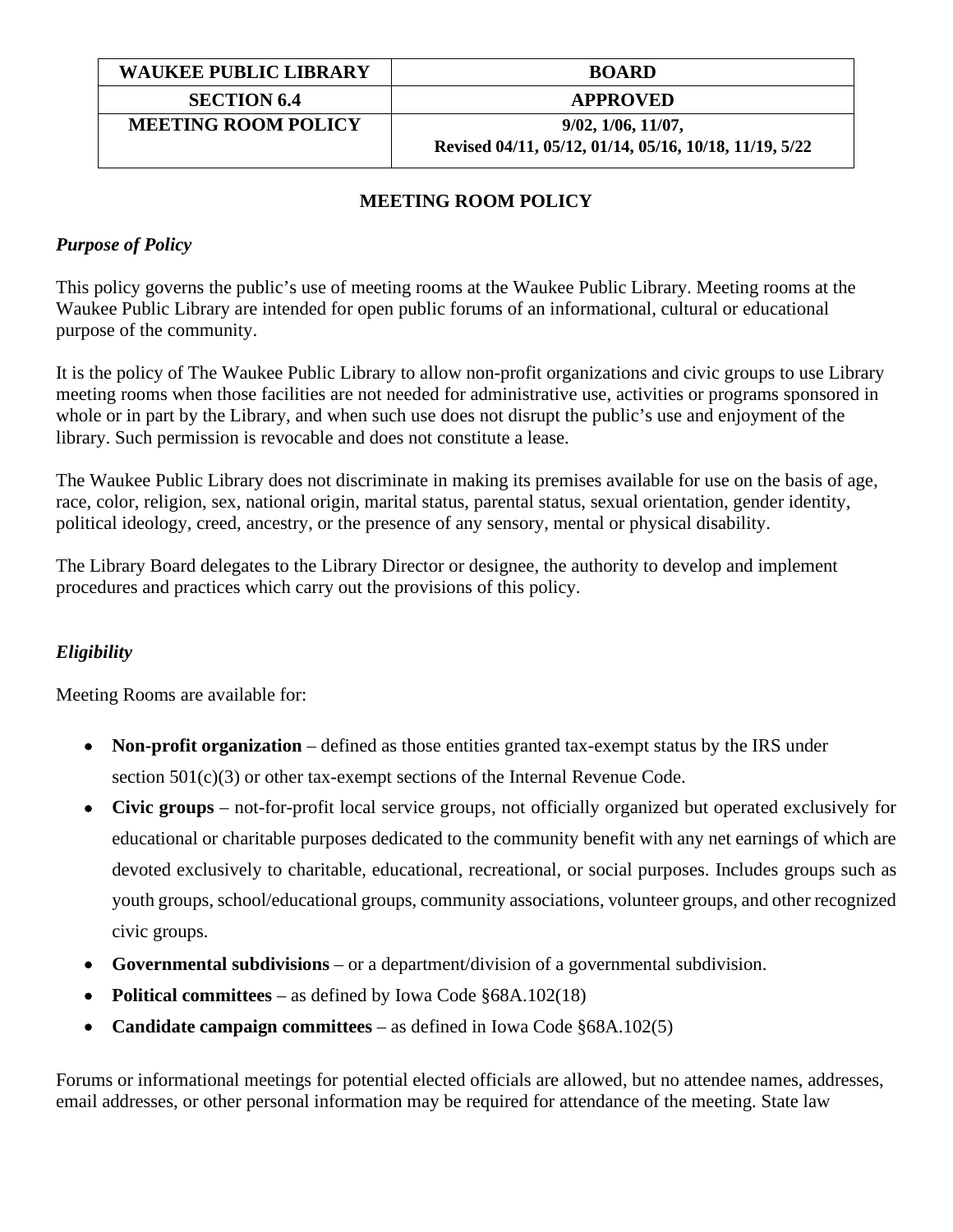specifically prohibits the use of signs and the distribution of political literature on the library premises. Fundraising of any kind is expressly prohibited.

### *Meeting Room Usage*

Because the Library is intended for the use of all members of the public, all meetings must be open to the public. All meetings held at the library must be free of charge. No admission, collection, or donations may be taken.

The Library reserves the right to deny meeting room requests for use based on the availability of space, availability of staff, frequency of use, or potential disruption of service. Permission to use a Library meeting room does not imply Library endorsement of the aims, policies, or activities of any group or organization.

**Meeting rooms are not available for fundraising, the sale of merchandise, for solicitation of later sales or fundraising, or for order placement or distribution.** The Library reserves the right to allow sales conducted by the Waukee Public Library Friends Foundation, the Library itself, the Library Art Gallery, and the City of Waukee.

All Library policies apply to the use of the meeting rooms. Noise and conduct are expected to be maintained at a level that does not disrupt meeting room use or other people in the Library. Failure to abide by the policies of the Library will be cause for dismissal and/or denial of further use of the meeting rooms. Individuals attending meetings are responsible for the supervision of their children.

The Library is not responsible for any accident, injury, loss or damage to the private property of individuals or organizations using the facility.

The Library has priority for use of all its facilities and meeting rooms, and reserves the right to preempt any scheduled meetings with a 24-hour notice.

No special privileges are extended to organizations to which staff members belong.

Food may be served in the meeting rooms, but organizations must clean up the room at their own expense. Alcohol cannot be served or consumed in the Waukee Public Library.

All advertising and public notices of events held in the meeting rooms must clearly designate the organizational sponsorship. An organization or group may not use the Waukee Public Library for its official address, or its logo or representation in any way. Meeting rooms are not allowed for a group's official meeting place. Groups are not allowed to use meeting rooms more than two times per month.

# *Cleaning*

The contact person on the Meeting Room Agreement Form is responsible for the cost of damage repair to furniture, furnishings, equipment, and fixtures, or for special cleaning which is cleaning beyond normal vacuuming or trash removal.

We recommend groups avoid the use of the following list including but not limited to: **glitter, paint, adhesives, or other damaging craft products to avoid special cleaning and damage charges**.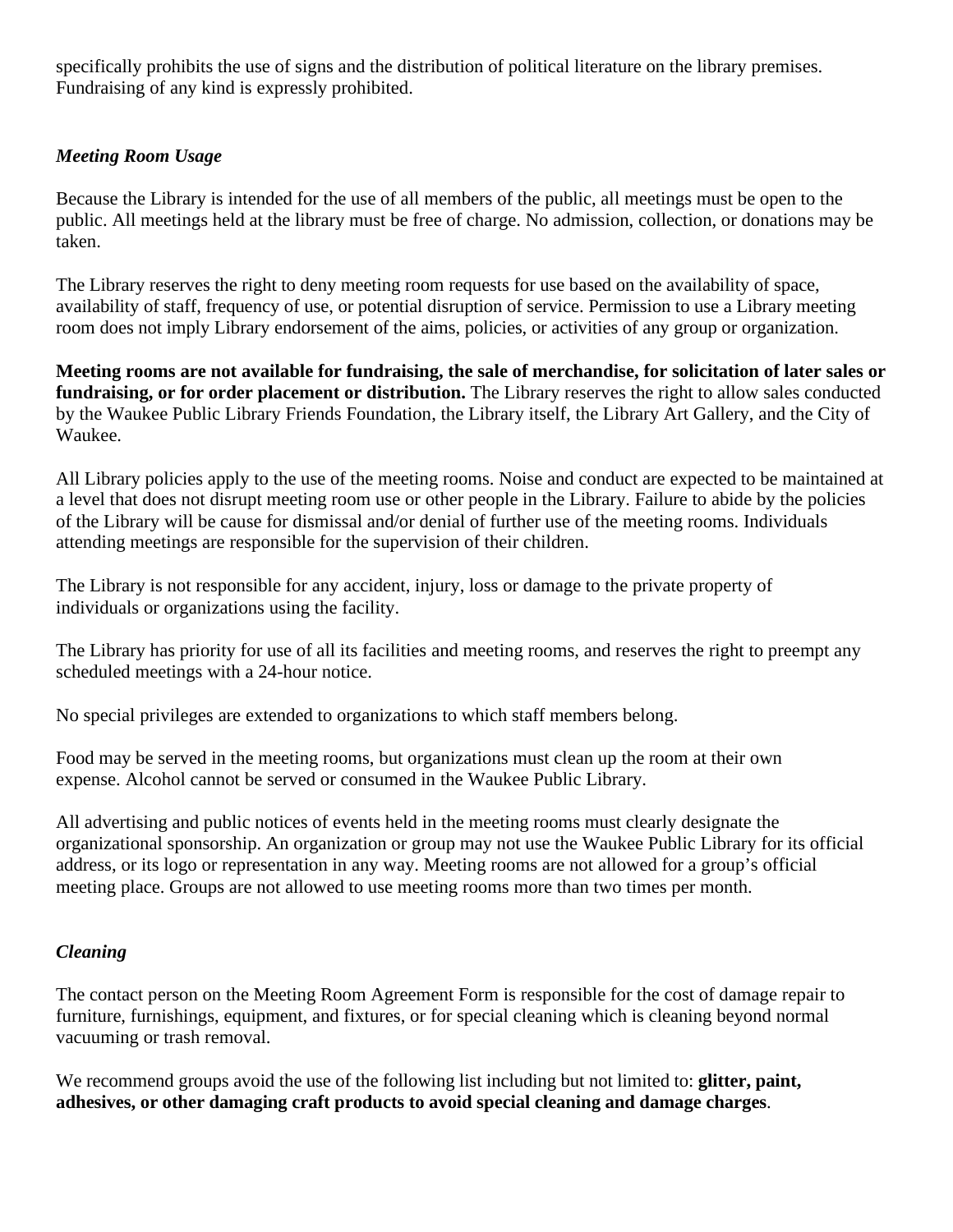Meeting room attendees are responsible for cleaning and returning the room to original condition. Cleaning supplies and vacuums are provided for cleanup of rooms after meeting room use.

#### *Room Specifications*

The Waukee Public Library has two rooms for public use: the Coal Mine Meeting Room, and the Waukee Meeting Room.

The Coal Mine Meeting Room may accommodate up to 36 individuals seated at 8 tables. A screen and overhead projector are available in the room.

The Waukee Meeting Room has one table with seating for 12.

The rooms are available only during regular library hours and must be vacated and returned to original condition 15 minutes prior to library closing time.

#### *Reservation Process*

Meeting rooms may be scheduled up to one month in advance.

A Meeting Room Agreement Form must be completed and submitted for each meeting prior to the start of the meeting.

Meeting Room Agreement Forms must be confirmed by library staff prior to meeting room use.

The contact person on the Meeting Room Agreement Form is considered the responsible party for all costs and damages that occur to the room, its contents, and furniture/equipment beyond normal vacuuming and trash removal.

### *Public Wi-Fi and Audio Visual Equipment*

Users should test personal devices with the Library projector for compatibility and general use instructions. Some laptops may not be compatible with Library equipment. The Library may not have all computer adapter cables. Please bring all necessary cables.

Technical support personnel are not provided. Staff will turn on the requested Library equipment. Library staff cannot be expected to troubleshoot technology issues.

The Library offers free Wi-Fi that is shared with all Library patrons. Connection speed or connecting to a particular site cannot be guaranteed.